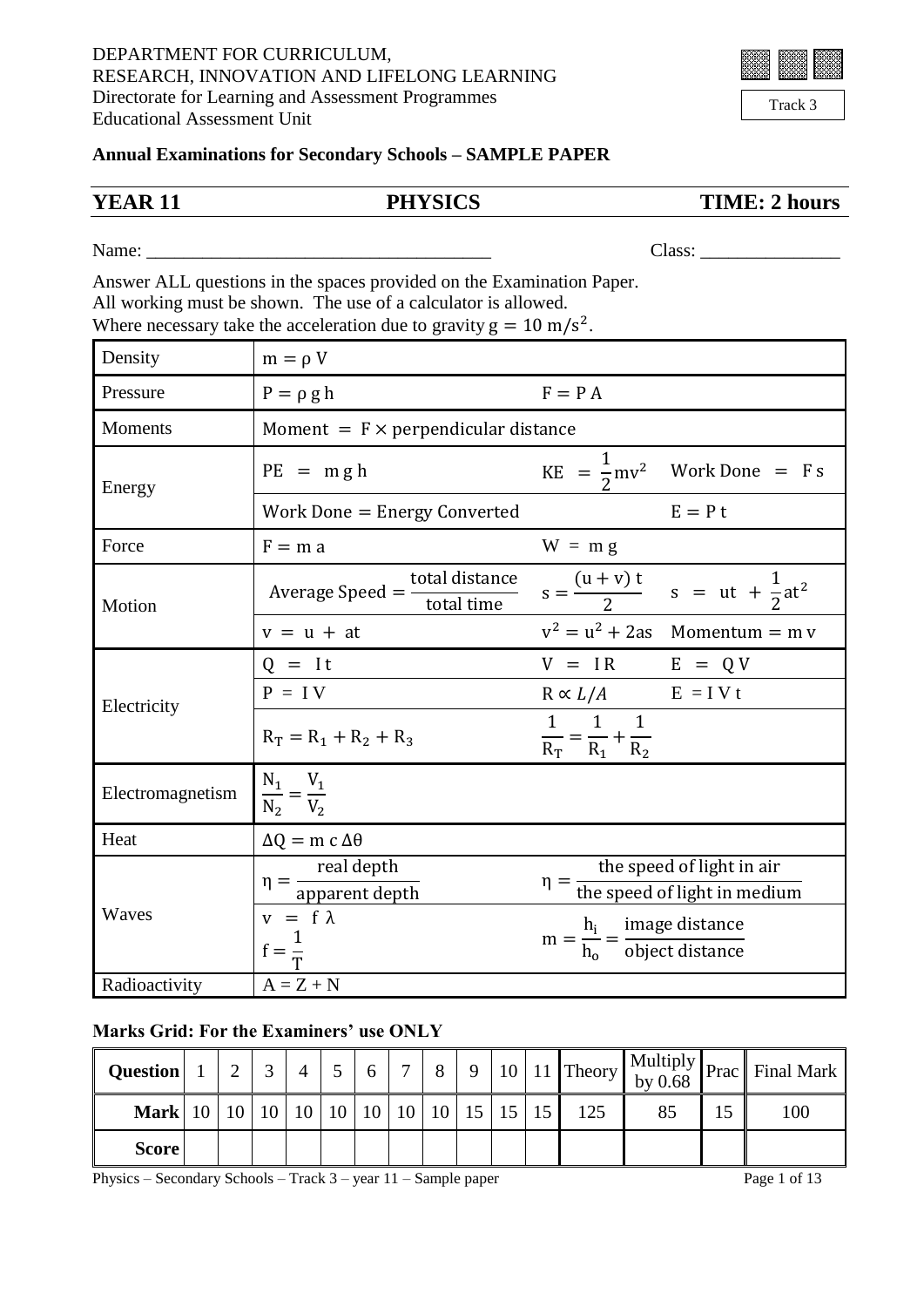## **Section A: This section has 8 questions. Each question carries 10 marks (Total: 80 marks).**

1. The velocity-time graph below describes the motion of a horse racing along a straight track.



Use the velocity-time graph to answer the following questions:

a. What is the maximum velocity reached by the horse?

| (1)                                                                                                                                                                        |
|----------------------------------------------------------------------------------------------------------------------------------------------------------------------------|
|                                                                                                                                                                            |
| (2)<br>The horse crosses the finishing line after 100 seconds. Calculate the length of the track.                                                                          |
| (2)<br>Given that the mass of the jockey is 60 kg while that of the horse is 400 kg, calculate their<br>combined momentum while the horse is running at constant velocity. |
|                                                                                                                                                                            |

\_\_\_\_\_\_\_\_\_\_\_\_\_\_\_\_\_\_\_\_\_\_\_\_\_\_\_\_\_\_\_\_\_\_\_\_\_\_\_\_\_\_\_\_\_\_\_\_\_\_\_\_\_\_\_\_\_\_\_\_\_\_\_\_\_\_\_\_\_\_\_\_\_\_\_\_\_\_\_\_

 (2) f. When the horse stops unexpectedly, the jockey continues to move forward. Name and state the law of motion which explains this forward movement.

\_\_\_\_\_\_\_\_\_\_\_\_\_\_\_\_\_\_\_\_\_\_\_\_\_\_\_\_\_\_\_\_\_\_\_\_\_\_\_\_\_\_\_\_\_\_\_\_\_\_\_\_\_\_\_\_\_\_\_\_\_\_\_\_\_\_\_\_\_\_\_\_\_\_\_\_\_\_\_\_

\_\_\_\_\_\_\_\_\_\_\_\_\_\_\_\_\_\_\_\_\_\_\_\_\_\_\_\_\_\_\_\_\_\_\_\_\_\_\_\_\_\_\_\_\_\_\_\_\_\_\_\_\_\_\_\_\_\_\_\_\_\_\_\_\_\_\_\_\_\_\_\_\_\_\_\_\_\_\_\_

\_\_\_\_\_\_\_\_\_\_\_\_\_\_\_\_\_\_\_\_\_\_\_\_\_\_\_\_\_\_\_\_\_\_\_\_\_\_\_\_\_\_\_\_\_\_\_\_\_\_\_\_\_\_\_\_\_\_\_\_\_\_\_\_\_\_\_\_\_\_\_\_\_\_\_\_\_\_\_\_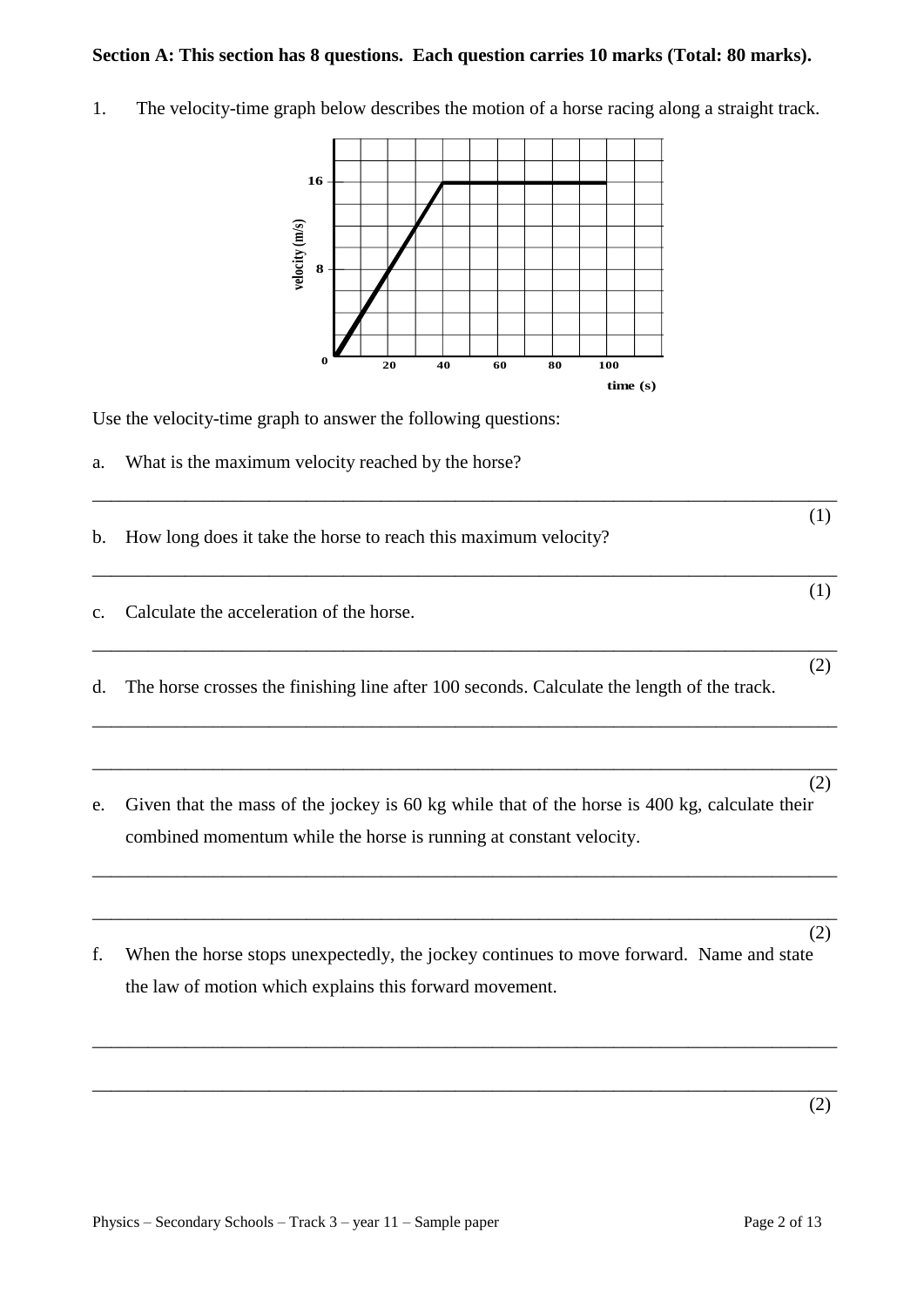|               | 2. a. Energy sources can be either renewable or non-renewable.                                                                       |     |
|---------------|--------------------------------------------------------------------------------------------------------------------------------------|-----|
|               | i.                                                                                                                                   | (1) |
|               | ii.<br>Explain briefly the origin of fossil fuels.                                                                                   |     |
|               | Why are fossil fuels considered to be non-renewable?<br>iii.                                                                         | (2) |
| $\mathbf b$ . | Wind energy is more environmentally friendly than fossil fuels.<br>State TWO disadvantage of using wind energy,<br>i.                | (1) |
|               | Name TWO other forms of energy that are considered to be renewable.<br>ii.                                                           | (2) |
| c.            | Calculate the percentage efficiency of a wind turbine which converts 150 000 J of<br>wind energy into 45 000 J of electrical energy. | (2) |
|               |                                                                                                                                      | (2) |
| 3.            | Three <b>identical</b> filament lamps $L_1, L_2$ and $L_3$ are connected as shown below.<br>6 V<br>X<br>$L_1$<br>Y                   |     |



- a. i.  $L_1$  and  $L_2$  are connected in \_\_\_\_\_\_\_\_\_\_\_\_\_\_\_. (1)
	- ii.  $L_2$  and  $L_3$  are connected in \_\_\_\_\_\_\_\_\_\_\_\_\_\_\_. (1)
- b. State which switch or switches need to be closed (switched on), so that only:
	- i.  $L_1$  lights up,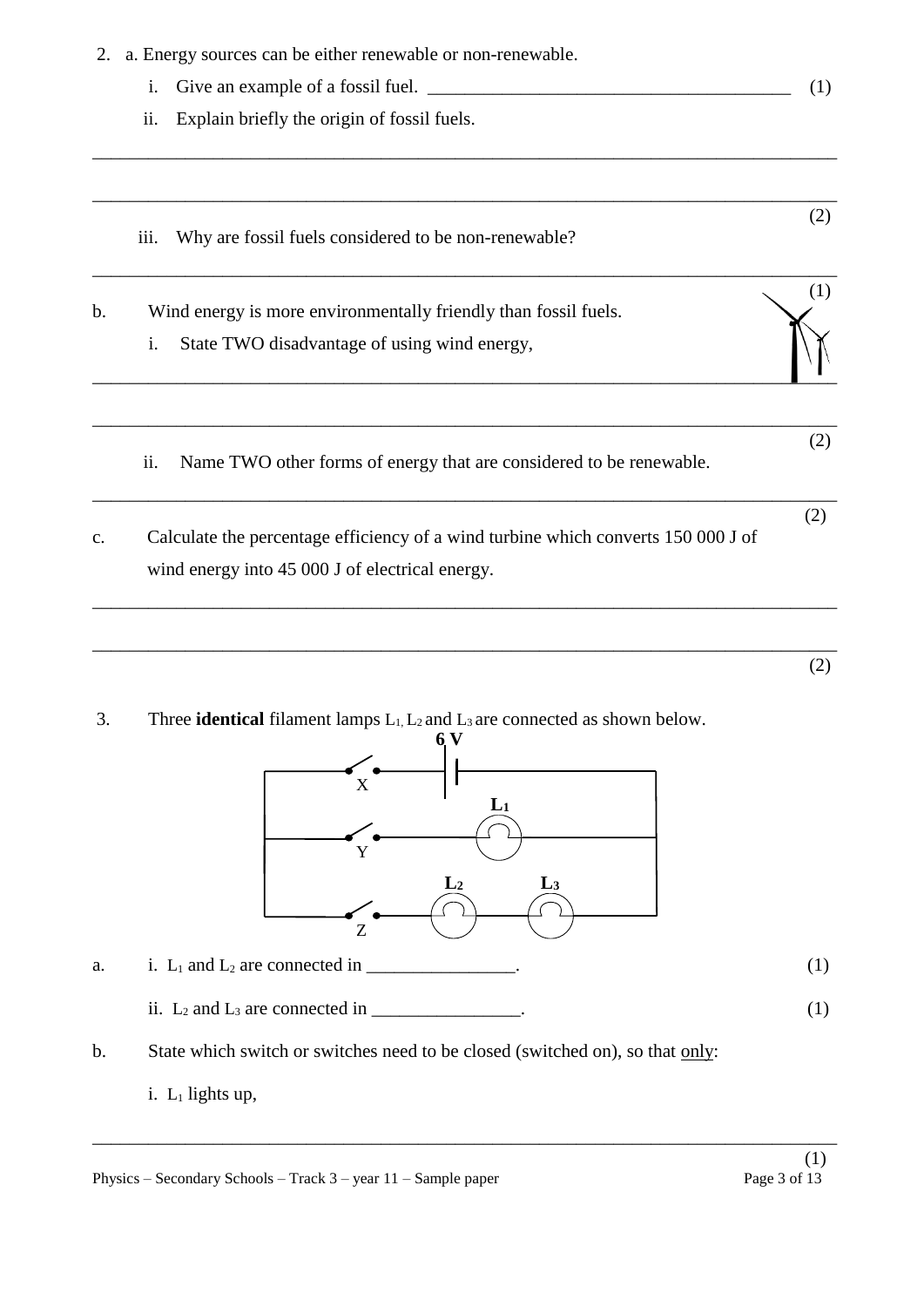|               |                                                                                          | (1) |
|---------------|------------------------------------------------------------------------------------------|-----|
| $C_{\bullet}$ | With all switches closed, calculate:                                                     |     |
|               | i. the voltage across $L_2$ ,                                                            |     |
|               | ii. the charge present in $L_1$ given that a current of 2 A flows for 30 seconds,        | (1) |
|               | iii. the resistance of $L_1$ ,                                                           | (2) |
| d.            | Explain why $L_1$ lights brighter than $L_2$ .                                           | (2) |
|               |                                                                                          | (1) |
| 4 a.          | Explain what causes seasons on Earth.                                                    |     |
| b.            | Put the following in order of size, smallest first:                                      | (2) |
|               | star, universe, planet, galaxy, solar system, asteroid.                                  |     |
| c.            | Curiosity is a robotic rover that has been active on planet Mars since 2011. The mass of | (3) |
|               |                                                                                          |     |
|               | Curiosity on Earth was 900 kg. Complete the table below.                                 |     |

|                                | <b>On Earth</b> $(g = 10 \text{ N/kg})$ | On Mars $(g = 4 \text{ N/kg})$ |
|--------------------------------|-----------------------------------------|--------------------------------|
| <b>Mass</b> of Curiosity (kg)  | 900                                     |                                |
| <b>Weight</b> of Curiosity (N) |                                         |                                |

\_\_\_\_\_\_\_\_\_\_\_\_\_\_\_\_\_\_\_\_\_\_\_\_\_\_\_\_\_\_\_\_\_\_\_\_\_\_\_\_\_\_\_\_\_\_\_\_\_\_\_\_\_\_\_\_\_\_\_\_\_\_\_\_\_\_\_\_\_\_\_\_\_\_\_\_\_\_\_\_ (2)

(3)

d. Name TWO advantages of space exploration.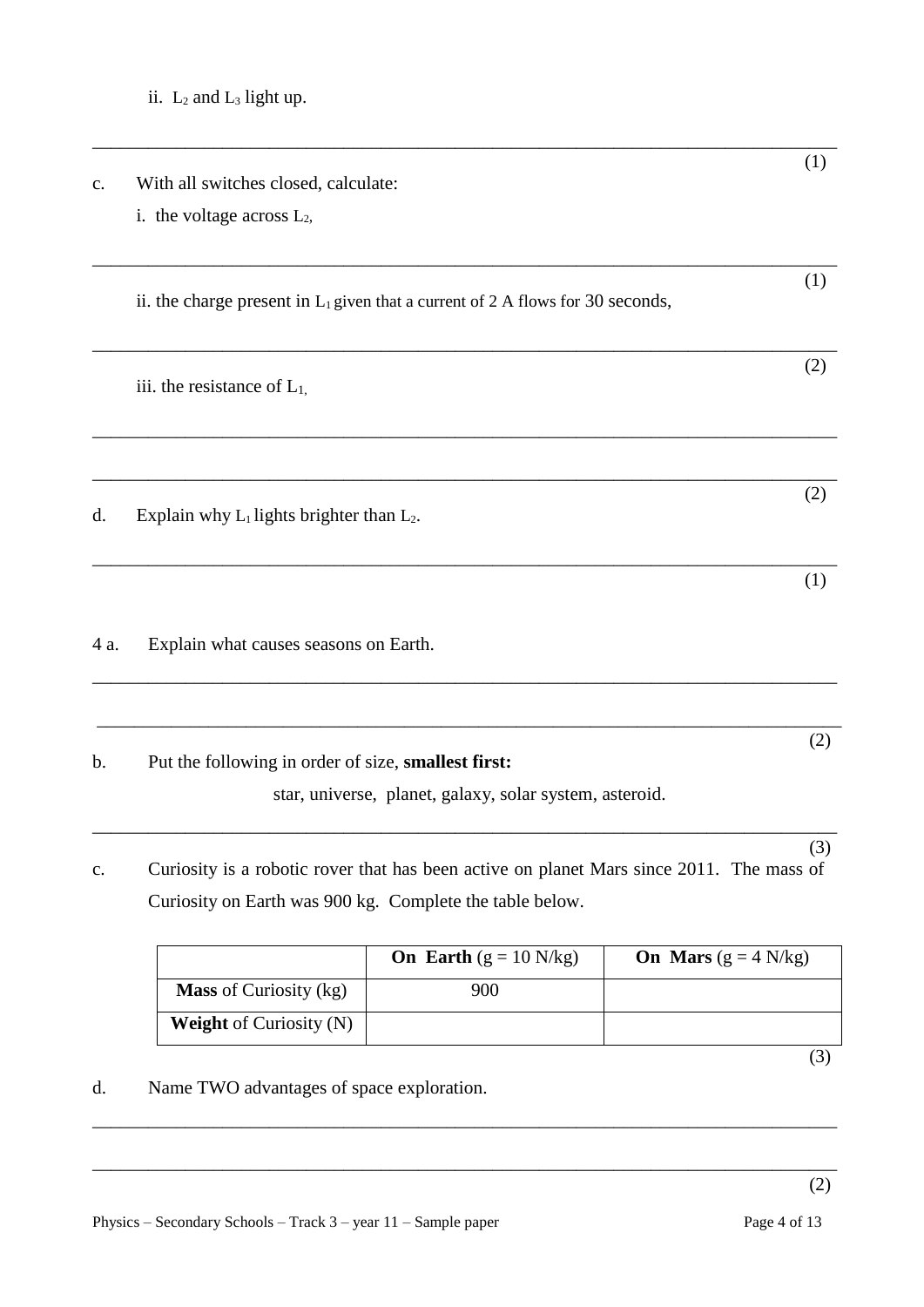5. Maria places two iron cores in a cardboard tube as shown below. When she closes the switch she observes that the iron cores move.



- a. Draw arrows to represent the direction of the current through the coil. (1)
- b. Label the pole formed at the ends of iron cores where they are facing each other. (1)
- c. In which direction do the iron cores move? Explain.
- (2) d. Draw an arrow on each plotting compass to indicate the direction of the magnetic field. (2)

\_\_\_\_\_\_\_\_\_\_\_\_\_\_\_\_\_\_\_\_\_\_\_\_\_\_\_\_\_\_\_\_\_\_\_\_\_\_\_\_\_\_\_\_\_\_\_\_\_\_\_\_\_\_\_\_\_\_\_\_\_\_\_\_\_\_\_\_\_\_\_\_\_\_\_\_

- e. State TWO ways by which the magnetic field can be made stronger.
- f. The battery is reversed. Explain why the movement of the iron cores is unchanged.

\_\_\_\_\_\_\_\_\_\_\_\_\_\_\_\_\_\_\_\_\_\_\_\_\_\_\_\_\_\_\_\_\_\_\_\_\_\_\_\_\_\_\_\_\_\_\_\_\_\_\_\_\_\_\_\_\_\_\_\_\_\_\_\_\_\_\_\_\_\_\_\_\_\_\_\_ (2)

\_\_\_\_\_\_\_\_\_\_\_\_\_\_\_\_\_\_\_\_\_\_\_\_\_\_\_\_\_\_\_\_\_\_\_\_\_\_\_\_\_\_\_\_\_\_\_\_\_\_\_\_\_\_\_\_\_\_\_\_\_\_\_\_\_\_\_\_\_\_\_\_\_\_\_\_ (2)

- 
- 6 a. Malcolm uses a rope to pull a large wooden box as shown below.



<u>iaanaa amama</u> 

i. Name the force:

|  |  | • 'A' acting between the block and the ground. |  |  |  |
|--|--|------------------------------------------------|--|--|--|
|--|--|------------------------------------------------|--|--|--|

- 'B' acting in the stretched rope. (1)
- ii. Draw the reaction of the ground on the wooden block. (1)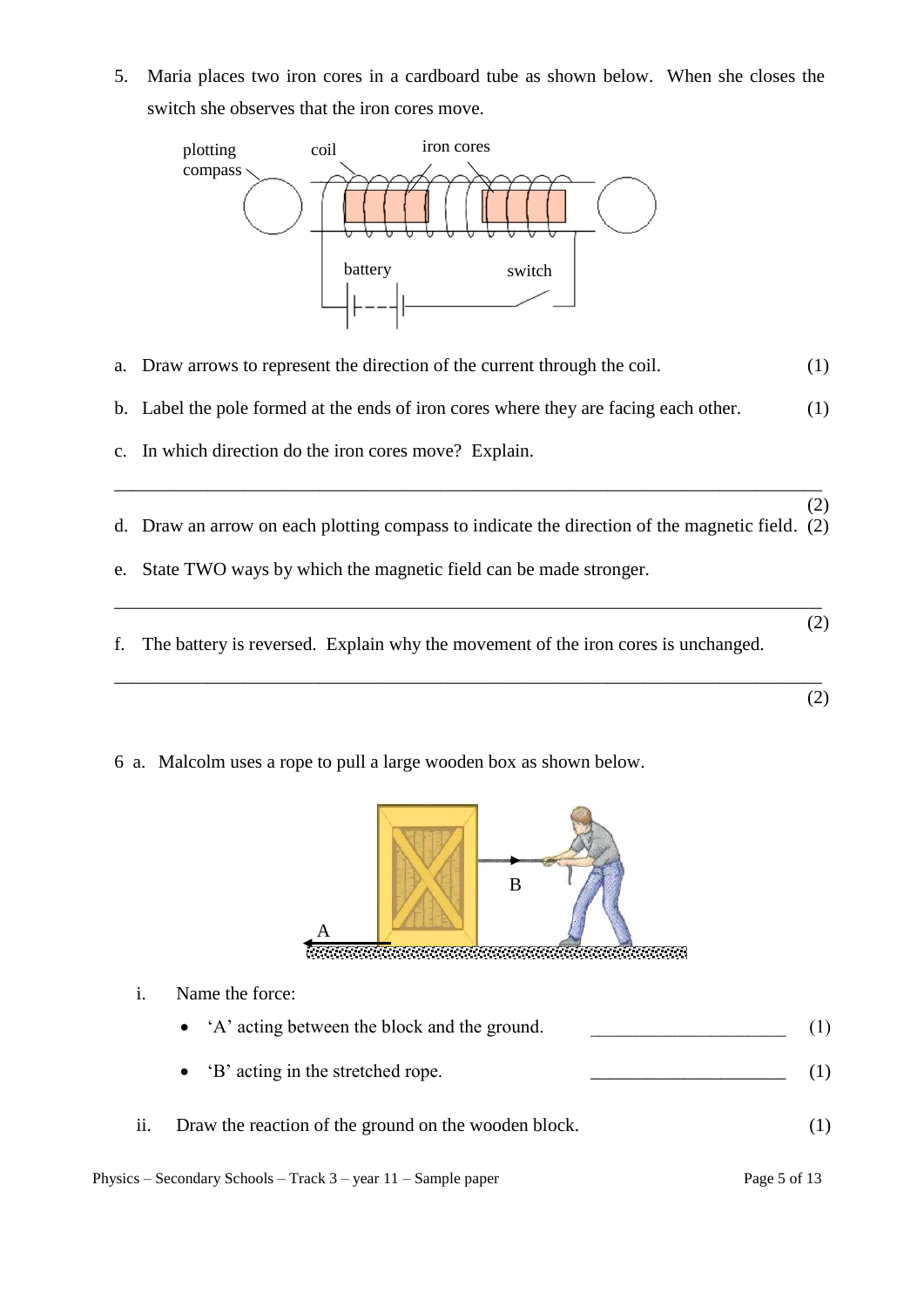b. Jasmine loads the spring shown using a number of masses. She plots a graph of extension (cm) against load (N).



iv. Jasmine performs the same experiment with a similar spring which is stiffer. Draw on the same axes the graph that would result. (1)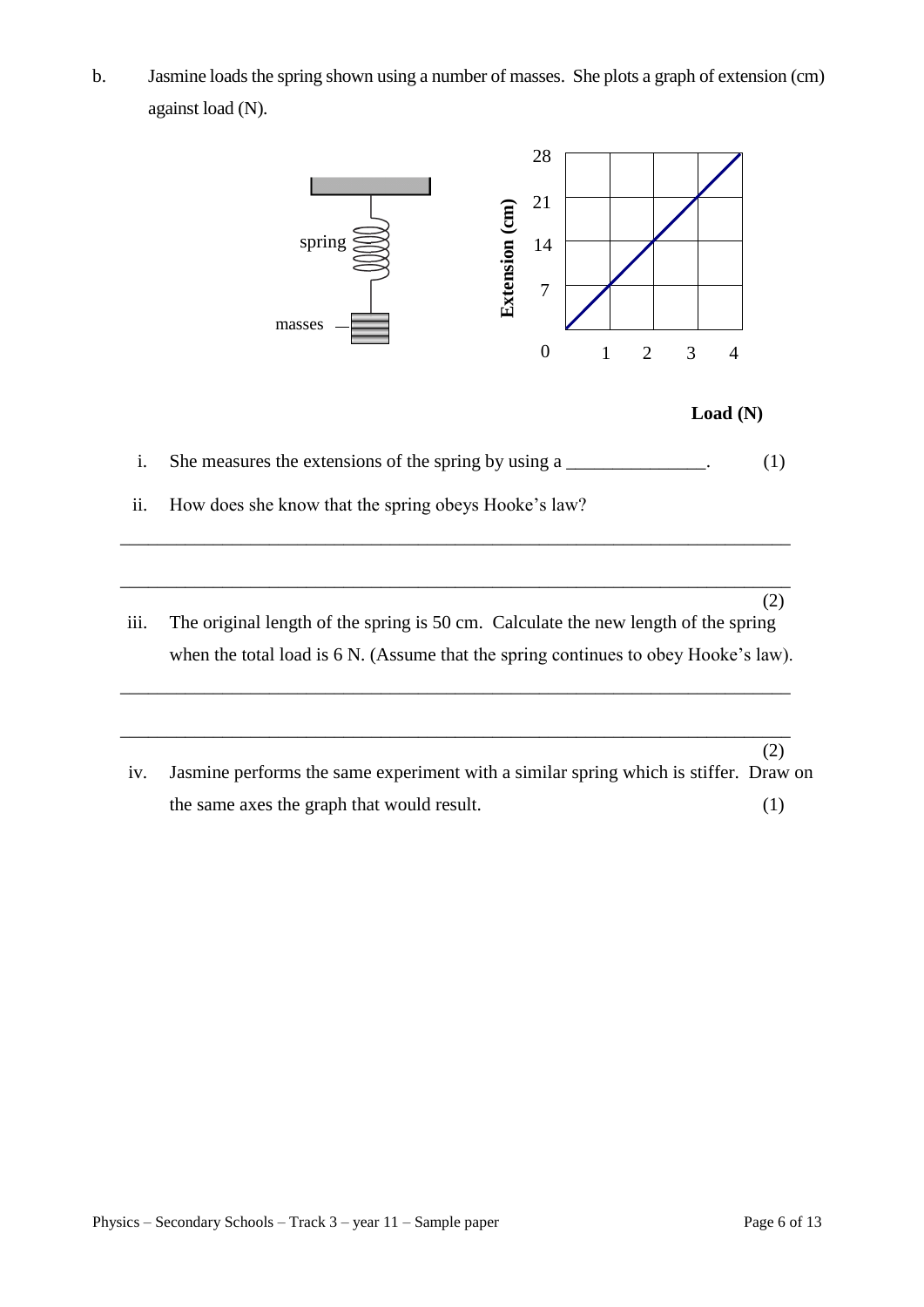7. Stephen of mass 80 kg is taking part in a 400 m motorcycle race. His motorcycle has a mass of 200 kg. He starts from rest at A and accelerates uniformly for 12 seconds reaching a maximum speed of 48 m/s at B. He continues to ride at constant speed until he crosses the finishing line at C.

| B                                    |     |
|--------------------------------------|-----|
| Calculate the:                       |     |
| a. acceleration from A to B,         |     |
|                                      |     |
| b. distance travelled from A to B,   | (2) |
|                                      |     |
| c. time taken to travel from B to C, | (2) |
|                                      |     |
| d. average speed for the whole race, | (2) |
|                                      |     |
|                                      | (2) |

\_\_\_\_\_\_\_\_\_\_\_\_\_\_\_\_\_\_\_\_\_\_\_\_\_\_\_\_\_\_\_\_\_\_\_\_\_\_\_\_\_\_\_\_\_\_\_\_\_\_\_\_\_\_\_\_\_\_\_\_\_\_\_\_\_\_\_\_\_\_\_\_

\_\_\_\_\_\_\_\_\_\_\_\_\_\_\_\_\_\_\_\_\_\_\_\_\_\_\_\_\_\_\_\_\_\_\_\_\_\_\_\_\_\_\_\_\_\_\_\_\_\_\_\_\_\_\_\_\_\_\_\_\_\_\_\_\_\_\_\_\_\_\_\_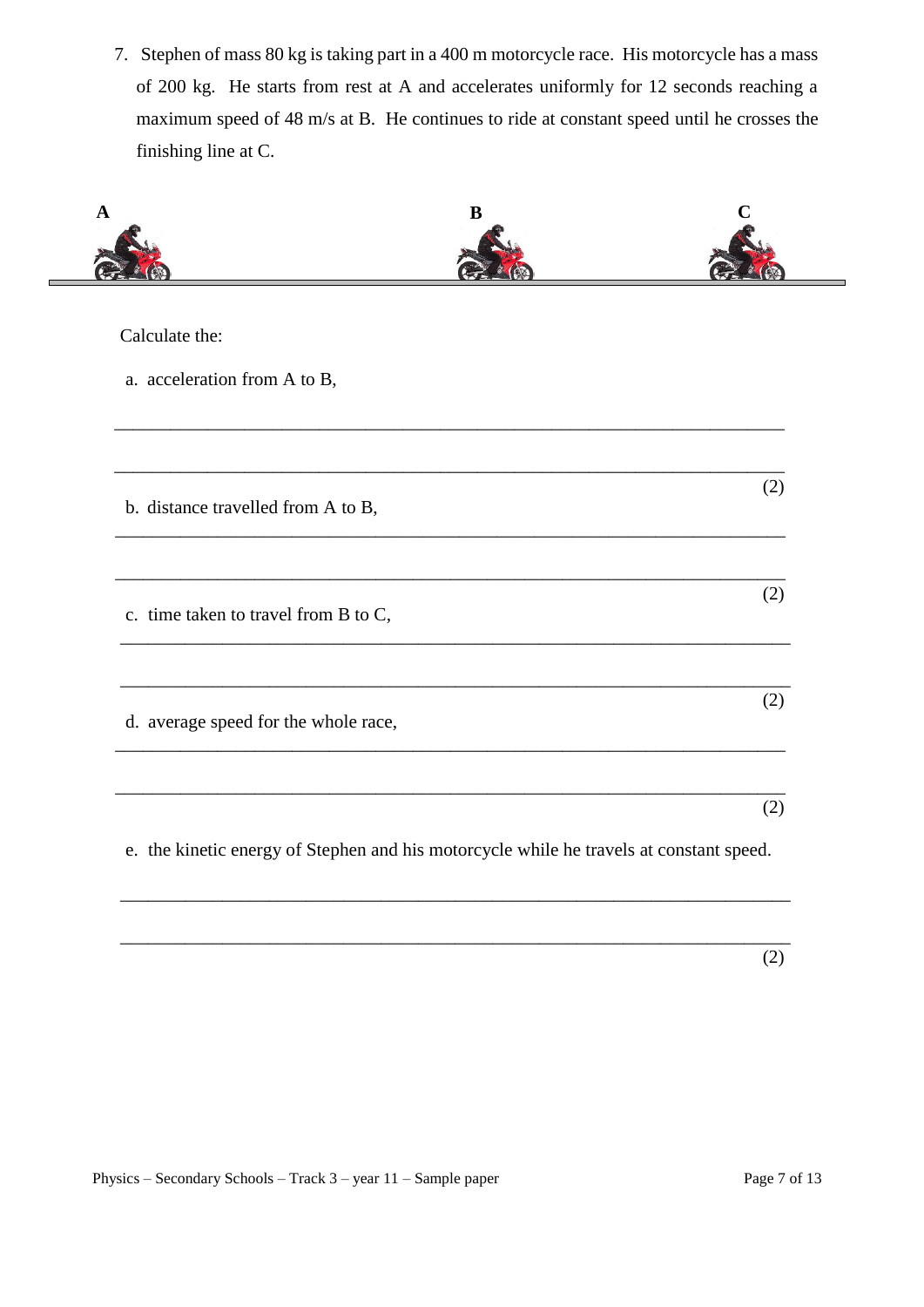8. The apparatus shown below is used to study the absorption of radioactive radiation.



Different absorbing materials are placed between the source and the G-M tube. The table below shows the count rate obtained with each of the four absorbers.

| <b>Absorbing material</b><br>Aır |     | Sheet of | Thin sheet of | Sheet of |
|----------------------------------|-----|----------|---------------|----------|
|                                  |     | paper    | aluminium     | lead     |
| Count rate /s                    | 500 | 501      | 315           | 00       |

a. The source is not emitting alpha particles. How can you tell from the above table?

\_\_\_\_\_\_\_\_\_\_\_\_\_\_\_\_\_\_\_\_\_\_\_\_\_\_\_\_\_\_\_\_\_\_\_\_\_\_\_\_\_\_\_\_\_\_\_\_\_\_\_\_\_\_\_\_\_\_\_\_\_\_\_\_\_\_\_\_\_\_\_\_

\_\_\_\_\_\_\_\_\_\_\_\_\_\_\_\_\_\_\_\_\_\_\_\_\_\_\_\_\_\_\_\_\_\_\_\_\_\_\_\_\_\_\_\_\_\_\_\_\_\_\_\_\_\_\_\_\_\_\_\_\_\_\_\_\_\_\_\_\_\_\_\_

\_\_\_\_\_\_\_\_\_\_\_\_\_\_\_\_\_\_\_\_\_\_\_\_\_\_\_\_\_\_\_\_\_\_\_\_\_\_\_\_\_\_\_\_\_\_\_\_\_\_\_\_\_\_\_\_\_\_\_\_\_\_\_\_\_\_\_\_\_\_\_\_

\_\_\_\_\_\_\_\_\_\_\_\_\_\_\_\_\_\_\_\_\_\_\_\_\_\_\_\_\_\_\_\_\_\_\_\_\_\_\_\_\_\_\_\_\_\_\_\_\_\_\_\_\_\_\_\_\_\_\_\_\_\_\_\_\_\_\_\_\_\_\_\_

\_\_\_\_\_\_\_\_\_\_\_\_\_\_\_\_\_\_\_\_\_\_\_\_\_\_\_\_\_\_\_\_\_\_\_\_\_\_\_\_\_\_\_\_\_\_\_\_\_\_\_\_\_\_\_\_\_\_\_\_\_\_\_\_\_\_\_\_\_\_\_\_

\_\_\_\_\_\_\_\_\_\_\_\_\_\_\_\_\_\_\_\_\_\_\_\_\_\_\_\_\_\_\_\_\_\_\_\_\_\_\_\_\_\_\_\_\_\_\_\_\_\_\_\_\_\_\_\_\_\_\_\_\_\_\_\_\_\_\_\_\_\_\_\_

(2)

b. Is the source emitting beta particles? Explain.

 (2) c. What is the evidence that γ-rays are being emitted?

 (2) d. In a different experiment, a science student placed a radioactive source in front of the G-M tube and measured the count rate every 15 minutes.

| Time/min                 |     |     | 30  |     | 60  |
|--------------------------|-----|-----|-----|-----|-----|
| <b>Count rate /min</b>   | 860 | 662 | 530 | 440 | 342 |
| Corrected count rate/min | 830 | 632 | 500 |     | 210 |

i. From the table, the background radiation = \_\_\_\_\_\_\_\_\_\_\_\_\_\_\_\_\_\_\_counts/min (1)

ii. Define the term half-life. \_\_\_\_\_\_\_\_\_\_\_\_\_\_\_\_\_\_\_\_\_\_\_\_\_\_\_\_\_\_\_\_\_\_\_\_\_\_\_\_\_\_\_\_\_

\_\_\_\_\_\_\_\_\_\_\_\_\_\_\_\_\_\_\_\_\_\_\_\_\_\_\_\_\_\_\_\_\_\_\_\_\_\_\_\_\_\_\_\_\_\_\_\_\_\_\_\_\_\_\_\_\_\_\_\_\_\_\_\_\_\_\_\_\_\_\_\_

\_\_\_\_\_\_\_\_\_\_\_\_\_\_\_\_\_\_\_\_\_\_\_\_\_\_\_\_\_\_\_\_\_\_\_\_\_\_\_\_\_\_\_\_\_\_\_\_\_\_\_\_\_\_\_\_\_\_\_\_\_\_\_\_\_\_\_\_\_\_\_\_

\_\_\_\_\_\_\_\_\_\_\_\_\_\_\_\_\_\_\_\_\_\_\_\_\_\_\_\_\_\_\_\_\_\_\_\_\_\_\_\_\_\_\_\_\_\_\_\_\_\_\_\_\_\_\_\_\_\_\_\_\_\_\_\_\_\_\_\_\_\_\_\_

(2)

iii. Estimate the half-life of this radioactive source.

(1)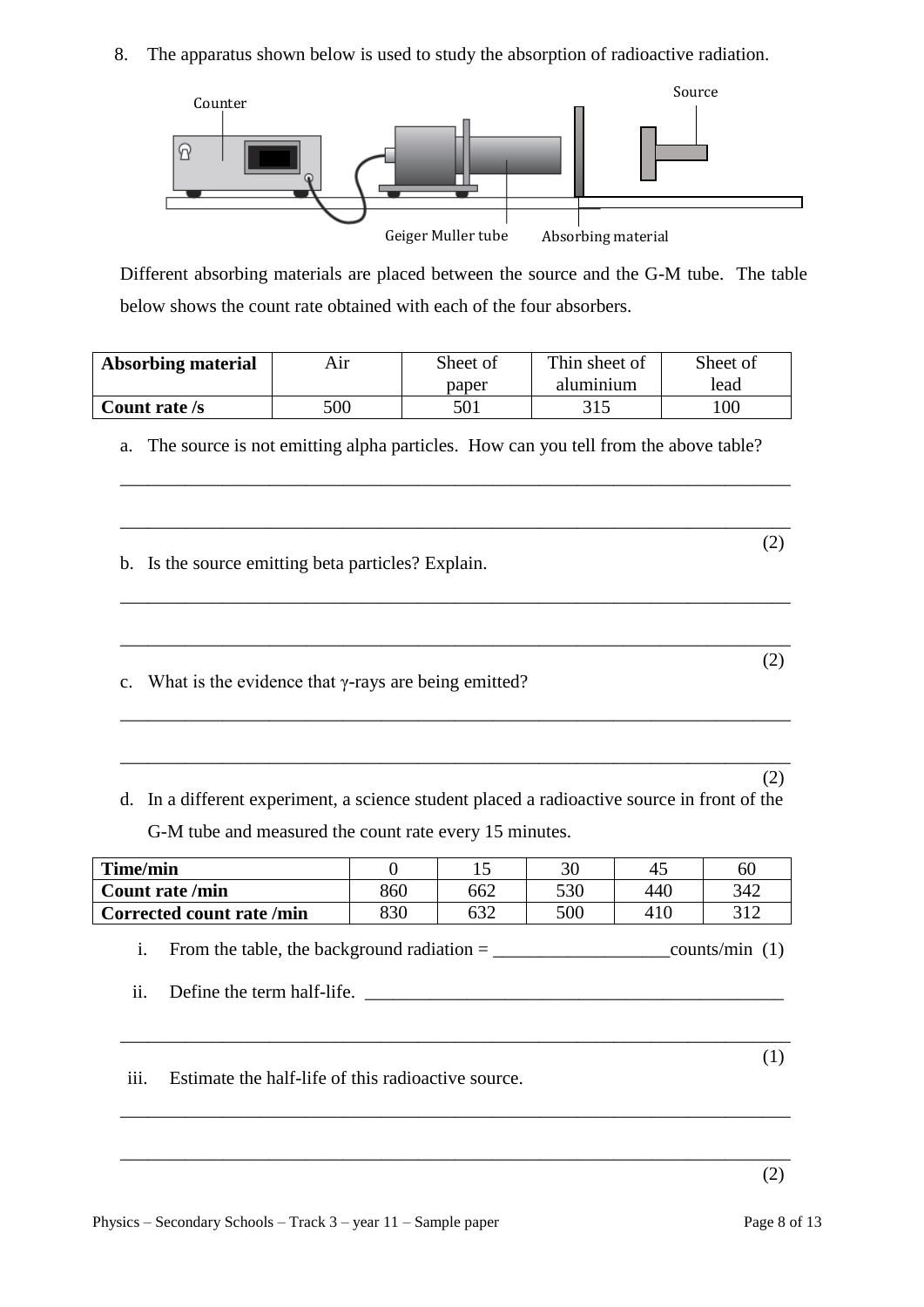- 9. This question is about turning forces.
- a. What is meant by the moment of a force?



b. Amy sets up the apparatus shown above. It consists of a balanced metre rule of negligible weight pivoted at one end and suspended horizontally by means of a force sensor at the other end. She moves a block several times towards the force sensor which is connected to a data logger. She obtains the following results.

| Distance of mass from pivot (cm)   |     |     |               | 60   |
|------------------------------------|-----|-----|---------------|------|
| Force measured by force sensor (N) | 5.0 | 6.8 | $10.0$   12.5 | 15.0 |

- i. Plot a graph of Force (N) on the y-axis against Distance (cm) on the x-axis. (5)
- ii. One of her readings was incorrect. Circle on your graph the reading that was incorrect. (1)
- iii. The correct value should have been  $\mathbb{R}$ . (1)
- iv. Calculate the anti-clockwise moment when the block is placed on the 40 cm mark.

\_\_\_\_\_\_\_\_\_\_\_\_\_\_\_\_\_\_\_\_\_\_\_\_\_\_\_\_\_\_\_\_\_\_\_\_\_\_\_\_\_\_\_\_\_\_\_\_\_\_\_\_\_\_\_\_\_\_\_\_\_\_\_\_\_\_\_\_\_\_\_\_\_\_\_\_\_\_\_\_

\_\_\_\_\_\_\_\_\_\_\_\_\_\_\_\_\_\_\_\_\_\_\_\_\_\_\_\_\_\_\_\_\_\_\_\_\_\_\_\_\_\_\_\_\_\_\_\_\_\_\_\_\_\_\_\_\_\_\_\_\_\_\_\_\_\_\_\_\_\_\_\_\_\_\_\_\_\_\_\_

\_\_\_\_\_\_\_\_\_\_\_\_\_\_\_\_\_\_\_\_\_\_\_\_\_\_\_\_\_\_\_\_\_\_\_\_\_\_\_\_\_\_\_\_\_\_\_\_\_\_\_\_\_\_\_\_\_\_\_\_\_\_\_\_\_\_\_\_\_\_\_\_\_\_\_\_\_\_\_\_

 (1) v. Use the principle of moments to calculate the weight of the block.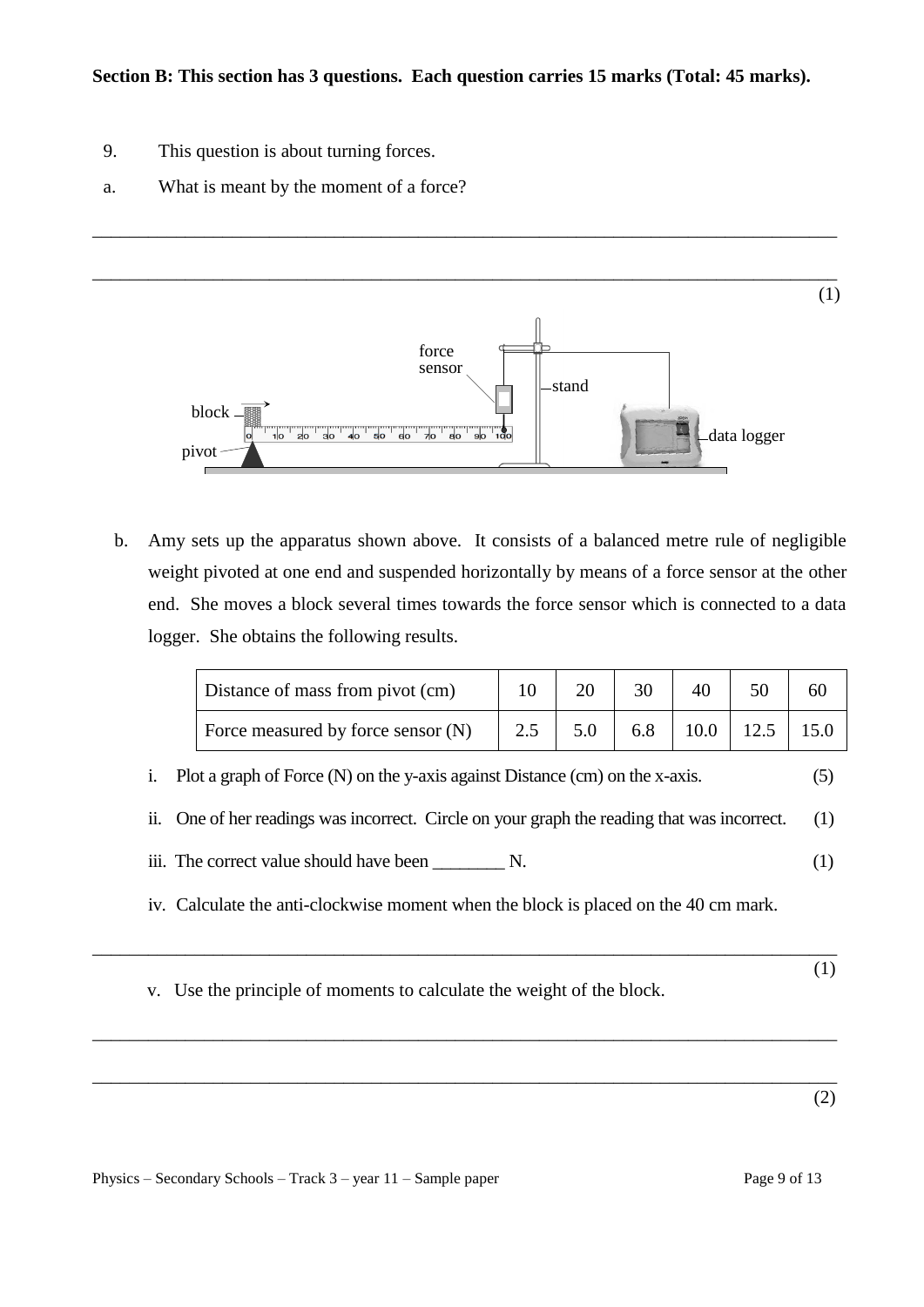c. Alex is practising windsurfing as shown below. Suddenly the wind force increases and he leans backwards to balance his windsurf.



\_\_\_\_\_\_\_\_\_\_\_\_\_\_\_\_\_\_\_\_\_\_\_\_\_\_\_\_\_\_\_\_\_\_\_\_\_\_\_\_\_\_\_\_\_\_\_\_\_\_\_\_\_\_\_\_\_\_\_\_\_\_\_\_\_\_\_\_\_\_\_\_\_\_\_\_\_\_\_\_

\_\_\_\_\_\_\_\_\_\_\_\_\_\_\_\_\_\_\_\_\_\_\_\_\_\_\_\_\_\_\_\_\_\_\_\_\_\_\_\_\_\_\_\_\_\_\_\_\_\_\_\_\_\_\_\_\_\_\_\_\_\_\_\_\_\_\_\_\_\_\_\_\_\_\_\_\_\_\_\_ (2)

\_\_\_\_\_\_\_\_\_\_\_\_\_\_\_\_\_\_\_\_\_\_\_\_\_\_\_\_\_\_\_\_\_\_\_\_\_\_\_\_\_\_\_\_\_\_\_\_\_\_\_\_\_\_\_\_\_\_\_\_\_\_\_\_\_\_\_\_\_\_\_\_\_\_\_\_\_\_\_\_ (1)

\_\_\_\_\_\_\_\_\_\_\_\_\_\_\_\_\_\_\_\_\_\_\_\_\_\_\_\_\_\_\_\_\_\_\_\_\_\_\_\_\_\_\_\_\_\_\_\_\_\_\_\_\_\_\_\_\_\_\_\_\_\_\_\_\_\_\_\_\_\_\_\_\_\_\_\_\_\_\_\_

\_\_\_\_\_\_\_\_\_\_\_\_\_\_\_\_\_\_\_\_\_\_\_\_\_\_\_\_\_\_\_\_\_\_\_\_\_\_\_\_\_\_\_\_\_\_\_\_\_\_\_\_\_\_\_\_\_\_\_\_\_\_\_\_\_\_\_\_\_\_\_\_\_\_\_\_\_\_\_\_

i. Calculate the moment produced by the wind force.

- ii. What is the moment caused by Alex if he balances his windsurf?
- iii. Find the value of distance 'd'.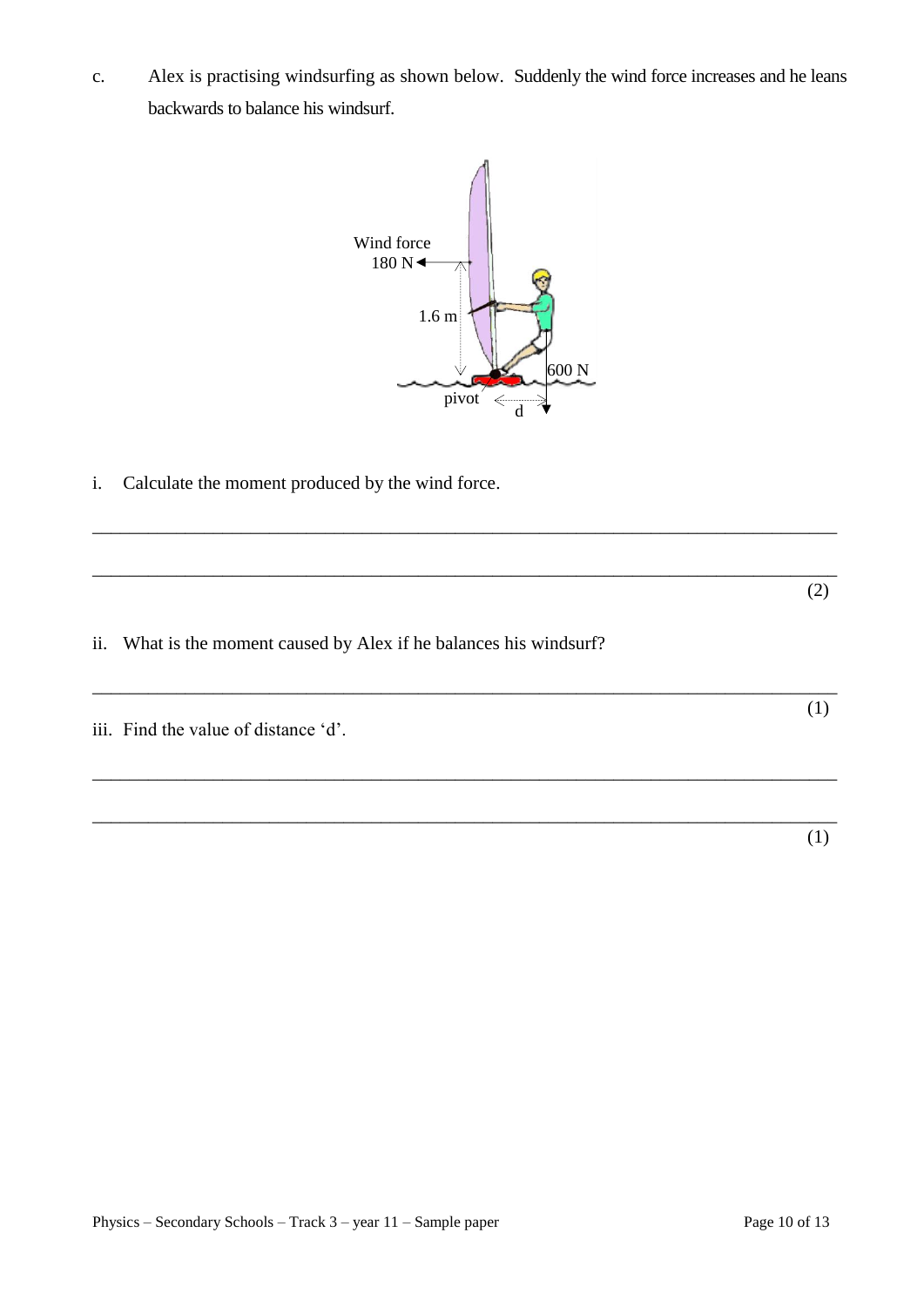- 10. This questions is about light. Sam and Kim were in the physics lab investigating some properties of light. a. Kim aimed a ray of light towards a rectangular glass block as shown in the diagram. i. Name the angle labelled '*x*' in the diagram.  $\overline{\phantom{a}}$  (1) ii. Complete the path of the light ray through and out of the glass block. (2) iii. What happens to the speed of light when the ray enters the glass block? \_\_\_\_\_\_\_\_\_\_\_\_\_\_\_\_\_\_\_\_\_\_\_\_\_\_\_\_\_\_\_\_\_\_\_\_\_\_\_\_\_\_\_\_\_\_\_\_\_\_\_\_\_\_\_\_\_\_\_\_\_\_\_\_\_\_\_\_\_\_\_\_\_\_\_\_\_\_\_\_ (1) *x*
	- iv. At one point, a light ray inside the glass block hits the glass-air boundary at an angle of  $60^\circ$ . If the critical angle of this glass is 42°, state what happens to the light ray now.
- (2) b. Sam places a well-lit object O in front of a converging (convex) lens as shown below.

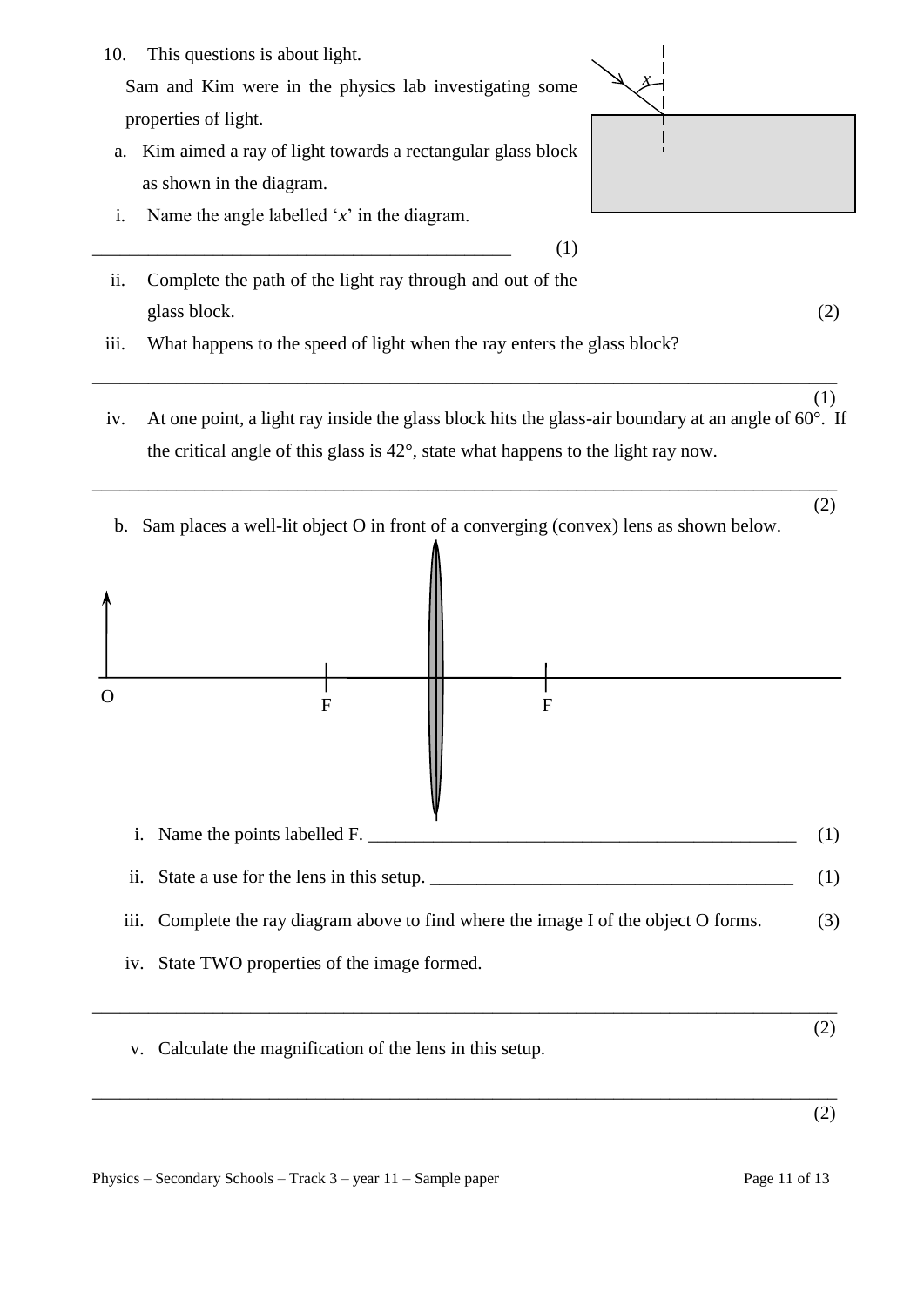- 11. This question is about specific heat capacity.
- a. An iron block and an aluminium block have a mass of 1 kg each.



- i. Explain why the two metal blocks have the same mass even though the iron block is smaller in size.
- (1) ii. Identical heaters are used to heat each block. Calculate the power rating of the heater if it uses 900 J of electrical energy every 30 seconds.

\_\_\_\_\_\_\_\_\_\_\_\_\_\_\_\_\_\_\_\_\_\_\_\_\_\_\_\_\_\_\_\_\_\_\_\_\_\_\_\_\_\_\_\_\_\_\_\_\_\_\_\_\_\_\_\_\_\_\_\_\_\_\_\_\_\_\_\_\_\_\_\_\_\_\_\_\_\_\_\_

\_\_\_\_\_\_\_\_\_\_\_\_\_\_\_\_\_\_\_\_\_\_\_\_\_\_\_\_\_\_\_\_\_\_\_\_\_\_\_\_\_\_\_\_\_\_\_\_\_\_\_\_\_\_\_\_\_\_\_\_\_\_\_\_\_\_\_\_\_\_\_\_\_\_\_\_\_\_\_\_

(2)

iii. The specific heat capacity of iron is 450 J/kg°C while that of aluminium is 900 J/kg°C. Given that initially the two blocks are at room temperature, which one will reach the highest temperature after being heated for five minutes. Explain.

\_\_\_\_\_\_\_\_\_\_\_\_\_\_\_\_\_\_\_\_\_\_\_\_\_\_\_\_\_\_\_\_\_\_\_\_\_\_\_\_\_\_\_\_\_\_\_\_\_\_\_\_\_\_\_\_\_\_\_\_\_\_\_\_\_\_\_\_\_\_\_\_\_\_\_\_\_\_\_\_

\_\_\_\_\_\_\_\_\_\_\_\_\_\_\_\_\_\_\_\_\_\_\_\_\_\_\_\_\_\_\_\_\_\_\_\_\_\_\_\_\_\_\_\_\_\_\_\_\_\_\_\_\_\_\_\_\_\_\_\_\_\_\_\_\_\_\_\_\_\_\_\_\_\_\_\_\_\_\_\_ (2)

\_\_\_\_\_\_\_\_\_\_\_\_\_\_\_\_\_\_\_\_\_\_\_\_\_\_\_\_\_\_\_\_\_\_\_\_\_\_\_\_\_\_\_\_\_\_\_\_\_\_\_\_\_\_\_\_\_\_\_\_\_\_\_\_\_\_\_\_\_\_\_\_\_\_\_\_\_\_\_\_

- iv. Name the process by which heat is transferred through each block.
- (1) v. A liquid-in-glass thermometer is used to measure the temperature of each block. By which process does the liquid inside the thermometer rise when heated?

\_\_\_\_\_\_\_\_\_\_\_\_\_\_\_\_\_\_\_\_\_\_\_\_\_\_\_\_\_\_\_\_\_\_\_\_\_\_\_\_\_\_\_\_\_\_\_\_\_\_\_\_\_\_\_\_\_\_\_\_\_\_\_\_\_\_\_\_\_\_\_\_\_\_\_\_\_\_\_\_